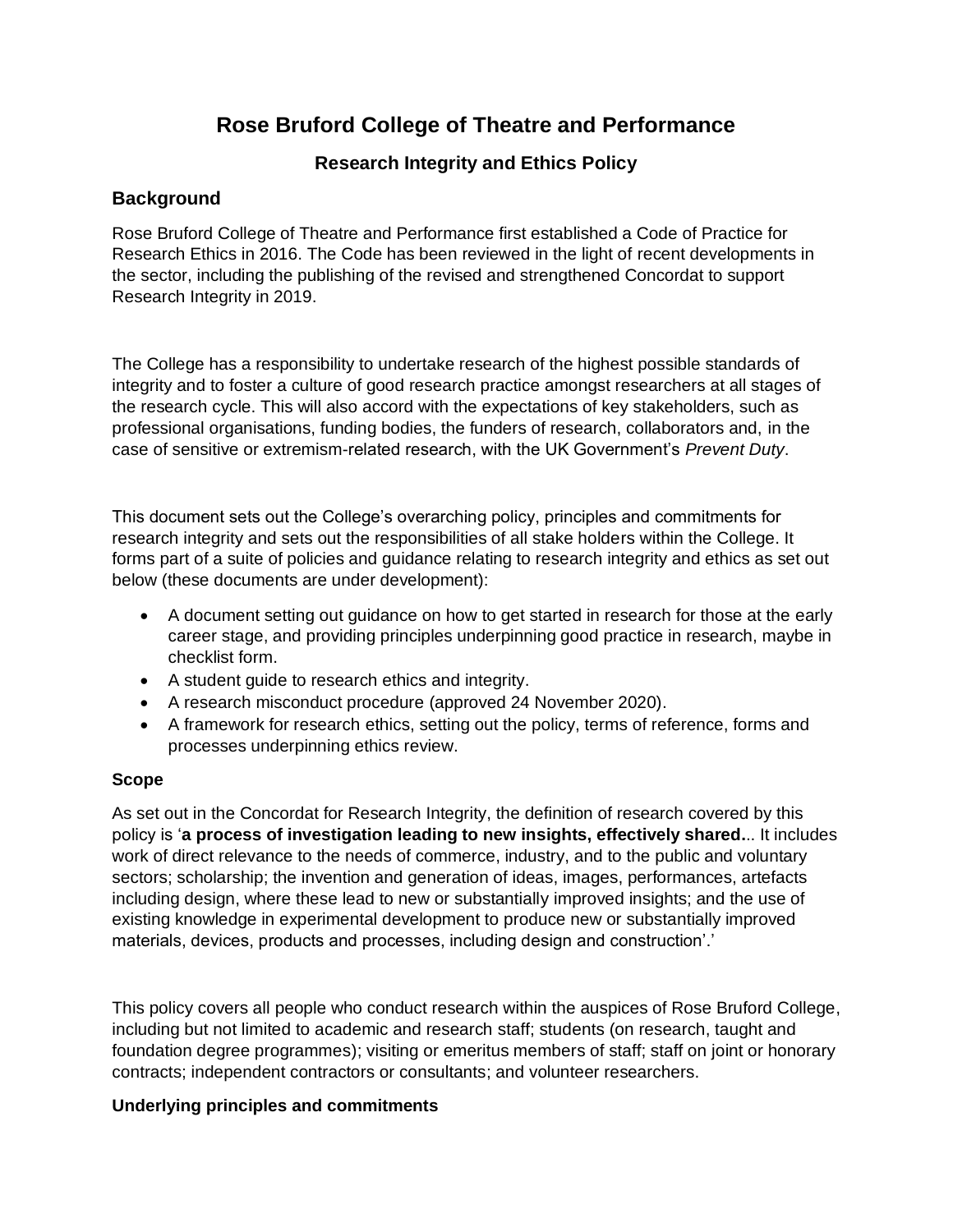The College is committed to promoting the highest standards of integrity in the conduct of all research undertaken within the auspices of the institution, and to supporting a research environment that is underpinned by a culture of integrity and based on good governance, best practice and supported by the development of researchers.

It is committed to providing an environment that is equally supportive and encouraging to all staff and students to undertake research, and to foster a culture that is open and diverse and in accordance with the College core values of integrity, creativity and inclusion. Our research culture will continue to develop and we are committed to ensuring that all academic staff and students who have not engaged in research previously are equipped with the skills and tools to be able to undertake research, by means of mentoring, training, information and other forms of support.

Research should be conducted for the purposes of furthering knowledge or establishing new insights. The creation of new knowledge should be for public, rather than private, benefit. This document and the others listed above aim to ensure that all researchers based at the College can conduct their research to the highest professional and ethical standards. It is presented with the intention of facilitating (rather than inhibiting) research and to promote a culture where staff and students consider and reflect on the ethical implications of their work.

All research undertaken by the students and staff of our College, wherever it takes place, must be carried out in accordance with the Concordat for Research Integrity (2019), [https://www.universitiesuk.ac.uk/policy-and-analysis/reports/Documents/2019/the-concordat-to](https://www.universitiesuk.ac.uk/policy-and-analysis/reports/Documents/2019/the-concordat-to-support-research-integrity.pdf)[support-research-integrity.pdf](https://www.universitiesuk.ac.uk/policy-and-analysis/reports/Documents/2019/the-concordat-to-support-research-integrity.pdf) and all other relevant professional and legal standards, or codes of conduct. In line with Commitment One of the Concordat, we are committed to maintaining the highest standards of rigour and integrity in all aspects of our research. The core elements as quoted from the Concordat are outlined below:

- **Honesty** in all aspects of research, including in the presentation of research goals, intentions and findings; in reporting on research methods and procedures; in gathering data; in using and acknowledging the work of other researchers; and in conveying valid interpretations and making justifiable claims based on research findings
- **Rigour** in line with prevailing disciplinary norms and standards, and in performing research and using appropriate methods; in adhering to an agreed protocol where appropriate; in drawing interpretations and conclusions from the research; and in communicating the results
- **Transparency and open communication** in declaring potential competing interests; in the reporting of research data collection methods; in the analysis and interpretation of data; in making research findings widely available, which includes publishing or otherwise sharing negative or null results to recognise their value as part of the research process; and in presenting the work to other researchers and to the public
- **Care and respect** for all participants in research, and for the subjects, users and beneficiaries of research, including humans, animals, the environment and cultural objects. Those engaged with research must also show care and respect for the integrity of the research record;
- **Accountability** of funders, employers and researchers to collectively create a research environment in which individuals and organisations are empowered and enabled to own the research process. Those engaged with research must also ensure that individuals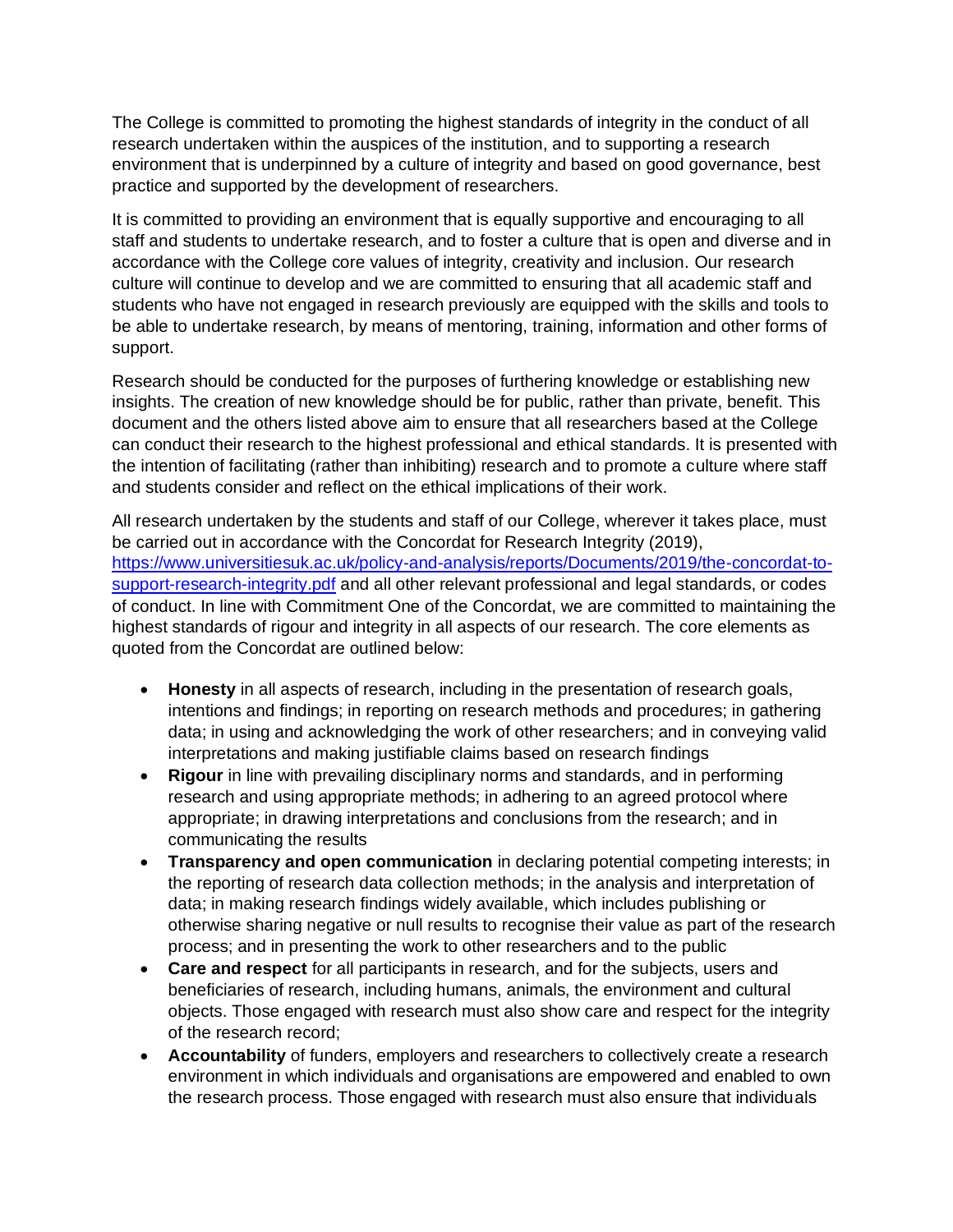and organisations are held to account when behaviour falls short of the standards set by this concordat

In accordance with Commitment Two of the Concordat, we are also committed to ensuring that research is conducted according to appropriate ethical, legal and professional frameworks, obligations and standards.

All research undertaken by staff and students under the aegis of the College should only be undertaken after effective consideration of its ethical implications with full regard to the College's Code of Practice on Research Ethics and related documents. The College has/will set out a full framework on the requirements for the rigorous and proportionate ethical review of all research conducted.

All research undertaken within the institution by staff and students should accord with diversity and inclusion policy, risk assessment procedures, data protection legislation and general standards of good practice in the treatment of others (including non-humans). Staff and students are encouraged to engage in a process of critical self-reflection in relation to intellectual work and practice, and it is expected that attention to social and ethical issues in research will be at the forefront of academic endeavour. Staff and students engaged in research are expected to foster good practice and intellectual integrity in all professional circumstances.

Non-compliance with this policy will constitute research misconduct and be subject to the College's appropriate procedures. A fuller definition of what constitutes research misconduct can be found at [https://www.universitiesuk.ac.uk/policy-and-analysis/reports/Documents/2019/the](https://www.universitiesuk.ac.uk/policy-and-analysis/reports/Documents/2019/the-concordat-to-support-research-integrity.pdf)[concordat-to-support-research-integrity.pdf](https://www.universitiesuk.ac.uk/policy-and-analysis/reports/Documents/2019/the-concordat-to-support-research-integrity.pdf) and is set out in Appendix 1.

### **Responsibilities and Governance**

**Board of Governors:** The ultimate responsibility for the oversight and monitoring of research integrity at the College lies with the College's governing body. In line with the Concordat to Support Research Integrity, in the autumn of every year the Board will receive and assess, through Academic Board, **a short annual statement from the Principal that will then be made publicly available on the College website.**

**College Academic Board:** The primary oversight of all matters relating to research ethics and research governance within the College rests with Academic Board, which devolves operational ownership of this function to College's Research Committee. The Academic Board will have the following responsibilities:

To receive and approve a short annual statement that:

• provides a summary of actions and activities that have been undertaken to support and strengthen understanding and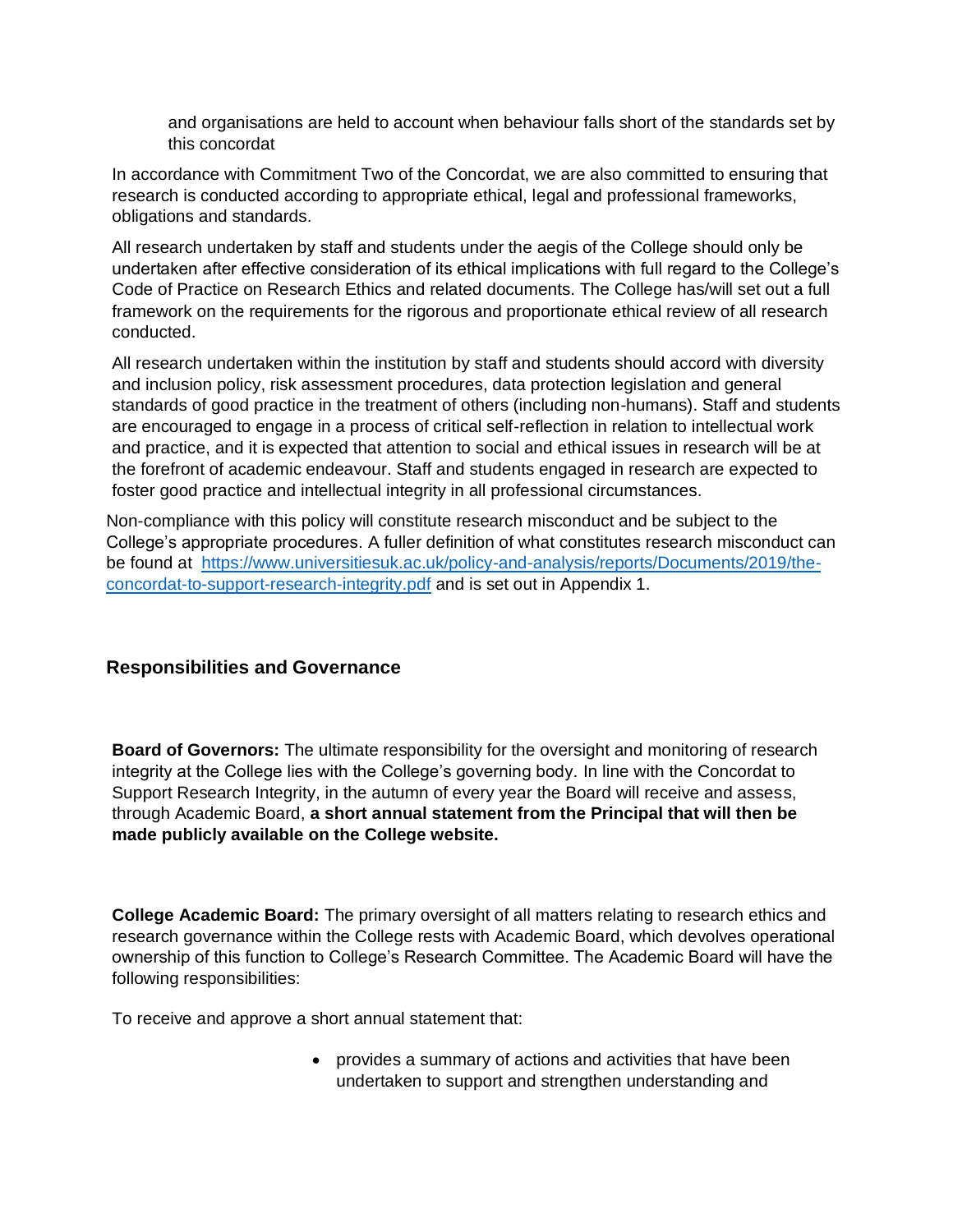application of research integrity issues (for example postgraduate and researcher training, or process reviews);

- provides assurances that the processes they have in place for dealing with allegations of misconduct relating to ethics and integrity are transparent, robust and fair, and that they continue to be appropriate to the needs of the organisation;
- provides a high-level statement on any formal investigations of research misconduct that have been undertaken. This statement will be published annually on the College Research web pages in accordance with Commitment 5 of the Concordat to Support Research Integrity.
- To receive an annual summary report each year from the Research Committee of the activities of the previous years of all the various ethics-related issues, to include details of decisions made, training delivered/received, changes in committee membership, etc.
- To ensure that all other College processes allow for appropriate and timely review of ethical matters related to research in our taught and research programmes and those involved in research funding processes.
- To receive, and consider for approval, any recommendations from the Research Committee for changes to the College's research ethics and integrity system and procedures, including changes to the terms of reference for the College's Research Committee.

**The Research Committee** has responsibility for ensuring that a framework for the ethical conduct of research is in place within the College. Until such time as the framework is being revised and put in place, it will act as the College Research Ethics committee responsible for reviewing research ethics applications, or will delegate this responsibility to a sub-committee.

It will conduct its business in line with The Association of Research Ethics Committees' "A Framework of Policies and Procedures for College Research Ethics Committees," (2013), and other documents published on good practice in research ethics.

**Research Office:** This has the following responsibilities:

To work with other support areas in the College to ensure that the College has processes to meet the expectations of the Concordat for Research Integrity, and to monitor compliance so that the highest standards of rigor and integrity are maintained in all aspects of the College's research. That includes ensuring that all researchers and potential researchers are fully informed, supported and trained in the conduct of research and the importance of good research conduct and are aware of and understand policies and processes relating to good conduct, including the requirement for ethical approval. Researchers will be encouraged to reflect on best practice in relation to ethical, legal and professional requirements; the Research Office will ensure that arrangements are put in place through which researchers can access advice and guidance on ethical, legal and professional obligations and standards.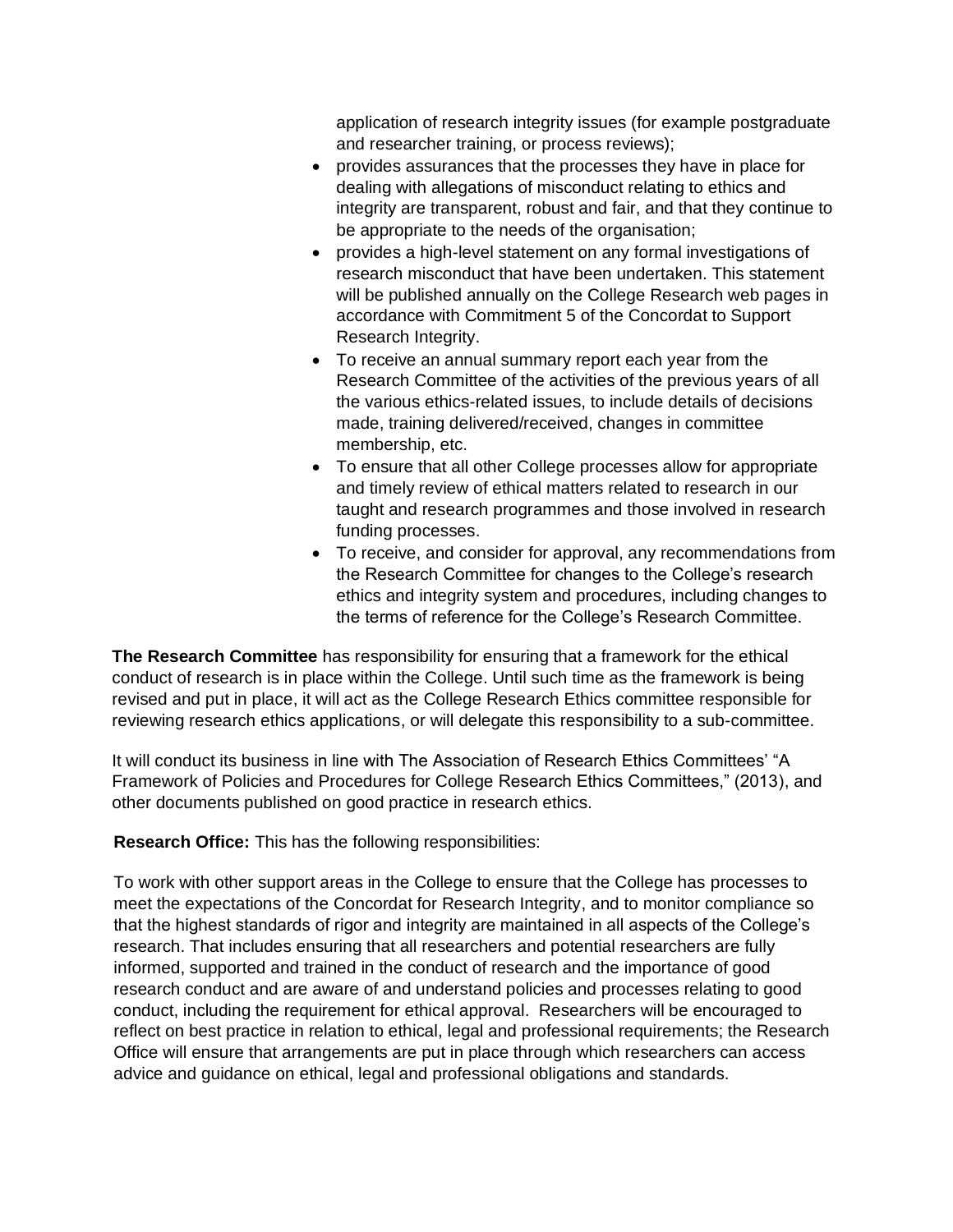In due course, it will carry out audits to ensure and monitor compliance across the College.

**Individual Staff Researchers:** These have the following responsibilities**:**

To meet the expectations of the Concordat to Support Research Integrity by:

- understanding the expected standards of rigour and integrity relevant to their research;
- maintaining the highest standards of rigour and integrity in their work at all times;
- complying with ethical, legal and professional frameworks, obligations and standards as required by statutory and regulatory authorities, and by employers, funders and other relevant stakeholders.
- ensuring that all research is subject to active and appropriate consideration of ethical issues.
- ensuring that, if ethical issues are identified in any research that they are involved in, that it is subject to appropriate review by relevant Ethics Committee(s).

To meet the above by continuous updating and familiarisation of their own understanding and practice by self-directed or organised reading/training, pro-actively taking advantage of training and support offered by the College or elsewhere.

To adhere to the College framework on research ethics and ensure that the research they undertake has ethical approval where appropriate and that it is conducted in line with the highest standards of research integrity.

**Research Student Supervisors:** In addition to those of individual staff researchers, staff who supervise research students are required to be familiar with and to ensure that the students they supervise are familiar with, and have procedures that conform to the relevant **University of East London**, College, professional and legal ethics matters relevant to their research; to train and support their students to enable them to achieve their responsibilities under this Code, and those under the relevant University of East London policies; and to **e**nsure that their overarching concerns are of the progress and development of the student as an independent and ethical researcher

**Staff who deliver undergraduate or taught post-graduate programmes that contain a research element are responsible for ensuring that College policy and procedures relating to ethical approval are carried out.** Ethical approval of research undertaken by taught students is devolved to programme level. The responsibilities are/will be set out in the research ethics framework. *[We can modify this if necessary – eg if we decide that higher risk projects do need full ethical approval from the full committee].*

**Research Students:** Research degrees at Rose Bruford College are currently awarded by the University of East London (UEL). Research students are therefore required to abide by the requirements relating to research integrity of the University. They are required to familiarize themselves with and adhere to the standards set out here for research integrity at Rose Bruford College **and** of the University of East London. The policies, procedures and application processes to be followed where ethical approval is required for research undertaken are those in place at UEL.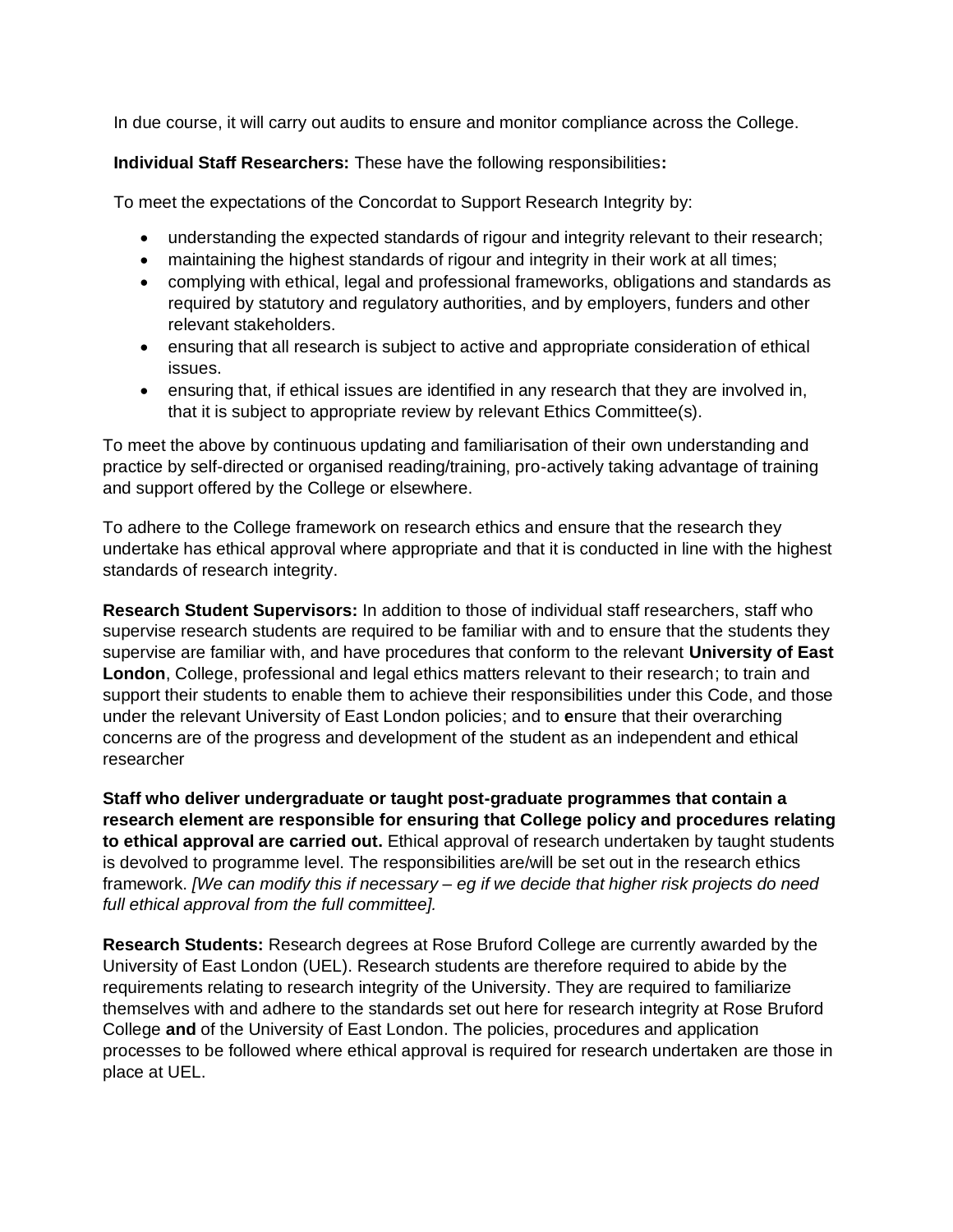**Individual undergraduate and taught postgraduate students:** Students undertaking research projects are required to act in accordance with this policy and to ensure that any research they undertake has the appropriate ethical approval **before** they start. They are required to follow the requirements of their programme leaders in ensuring that the research they undertake is conducted ethically.

## **Appendix 1**

As set out in Commitment 4 of the Concordat to support Research Integrity, definitions of research misconduct are as follows:

'Research misconduct is characterised as behaviours or actions that fall short of the standards of ethics, research and scholarship required to ensure that the integrity of research is upheld. It can cause harm to people and the environment, wastes resources, undermines the research record and damages the credibility of research.

The concordat recognises that academic freedom is fundamental to the production of excellent research. This means that responsibility for ensuring that no misconduct occurs rests primarily with individual researchers.

Research misconduct can take many forms, including:

• **fabrication**: making up results, other outputs (for example, artefacts) or aspects of research, including documentation and participant consent, and presenting and/or recording them as if they were real

• **falsification**: inappropriately manipulating and/or selecting research processes, materials, equipment, data, imagery and/or consents

• **plagiarism**: using other people's ideas, intellectual property or work (written or otherwise) without acknowledgement or permission

• **failure to mee**t: legal, ethical and professional obligations, for example:

\* not observing legal, ethical and other requirements for human research participants, animal subjects, or human organs or tissue used in research, or for the protection of the environment

\* breach of duty of care for humans involved in research whether deliberately, recklessly or by gross negligence, including failure to obtain appropriate informed consent

misuse of personal data, including inappropriate disclosures of the identity of research participants and other breaches of confidentiality

\* improper conduct in peer review of research proposals, results or manuscripts submitted for publication. This includes failure to disclose conflicts of interest; inadequate disclosure of clearly limited competence; misappropriation of the content of material; and breach of confidentiality or abuse of material provided in confidence for the purposes of peer review

• **misrepresentation o**f: